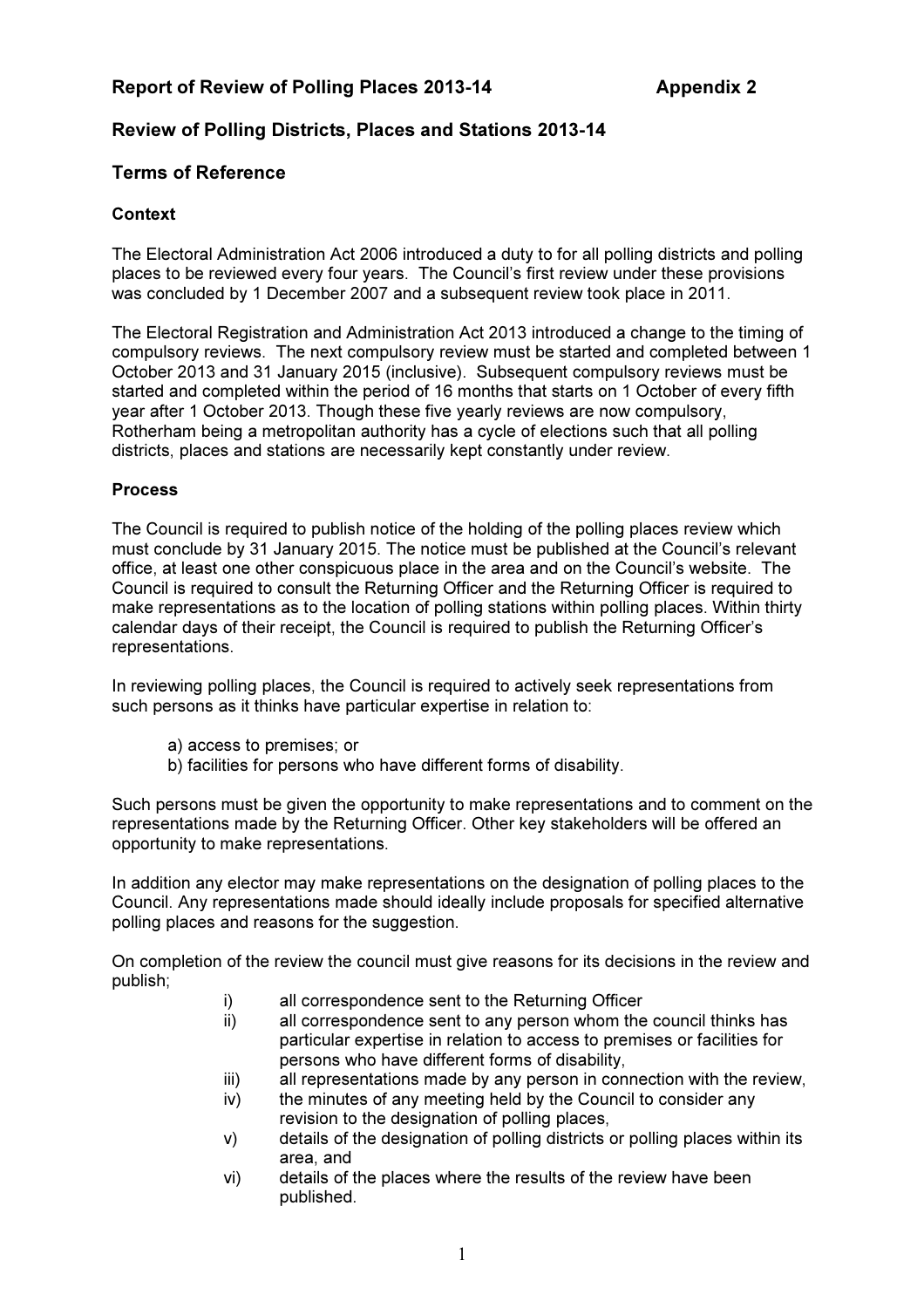Persons or groups making submissions need to be aware that, upon completion of the review, all correspondence/representations received must by law, also be published.

## Duties of the Council and the Returning Officer

It is the duty of the Council to divide its electoral areas (i.e. constituencies and wards) into polling districts seeking to ensure that all electors have such reasonable facilities for voting as are practicable in the circumstances. This is achieved at a ward level with the additional requirement that every parish must be in a separate polling district. Each parish is likely to contain more than one polling district especially if the parish area extends across borough ward boundaries. As a general rule of thumb polling districts will be determined by the availability of suitable venues for polling places.

It is the duty of the Returning Officer to provide a polling station within the designated polling place. It is permissible for the Returning Officer to provide more than one polling station in a designated polling place.

The duties of the Council and the Returning Officer are therefore inextricably linked. In undertaking a review it is practical to consider the suitability of the available polling places first, i.e. to identify what premises are available, and then to designate the polling district boundaries and allocate electors to what is actually available.

## Factors for Consideration

## 1. A sufficient number of polling places

Polling places must be designated such that there are sufficient suitable premises to allow the Returning Officer to allocate a reasonable number of voters to each. Inadequate provision of polling places and polling stations could have a detrimental effect on voter turnout. It could lead to queues such as those seen in some areas in the parliamentary elections in 2010 and could be the source of legal challenge to an election. Voter allocations should be within the limits set in any guidance issued by the Electoral Commission.

#### 2. Availability of suitable venues

There are important factors to consider when considering suitable venues and not least of these is the absolute requirement that the premises must be available for each scheduled election and any other election called at short notice, e.g. parliamentary general elections and local or parliamentary by-elections.

Electoral law therefore gives the Returning Officer an important resource:

The returning officer may use, free of charge, for the purpose of taking the poll or counting the votes--

- (a.) a room in a school maintained or assisted by a local education authority or a school in respect of which grants are made out of moneys provided by Parliament to the person or body of persons responsible for the management of the school;
- (b.) a room the expense of maintaining which is payable out of any rate.

#### 3. Use of schools

Schools are notified of scheduled election dates well in advance which allows them to set one of their statutory in-service training days for the same day instead of requesting an additional school closure. In the case of unscheduled by-elections, the Returning Officer has to work within statutory timescales but will do his best to avoid disruption, setting polling day during school holidays if possible. Depending on the layout of the school, some are able to remain open on polling day if the head-teacher is satisfied that he/she can ensure the security of the children whilst allowing unimpeded access for voters to the area containing the polling station.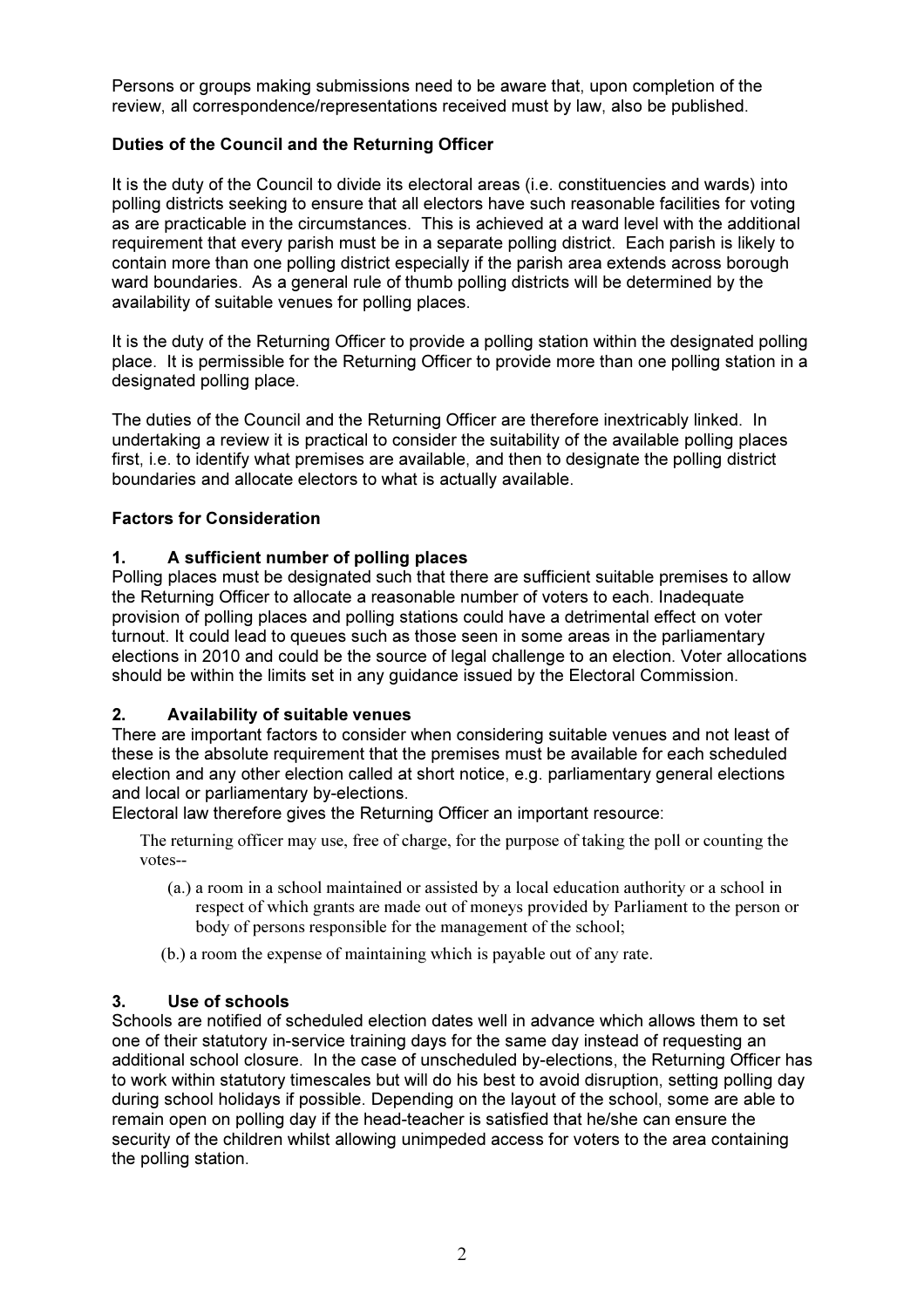## 4. Use of other council owned buildings

In Rotherham, the current economic climate has resulted in closure or an uncertain future for some premises such as youth centres and community centres for which the Returning Officer has the right of use. The impact of this upon the number of polling places available will be one of the factors taken into account during the review.

### 5. Use of private premises

The Returning Officer's right to use schools and certain other premises is unlikely to provide a sufficient number of stations and so other premises, such as church halls, are used where practicable. The Returning Officer has less control over these and hire charges can be prohibitive. Private premises always carry the risk that use for polling may be refused, sometimes at short notice. There may be a change of ownership or policy or an alternative booking may be preferred.

## Criteria and Scope for the review

Taking account of factors outlined above, the review process should

- seek to ensure that all electors have such reasonable facilities for voting as are practicable in the circumstances
- seek to ensure that so far as is reasonable and practicable the polling places are accessible to those who are disabled, and
- have regard to the accessibility needs of disabled persons

Rotherham's cycle of elections means that polling places are kept under continual review and the number of polling places and the level of voter allocations are well within the Electoral Commission guidelines. The existing polling places and stations fit the criteria, no serious issues have been reported and no voter has been prevented from voting by being in a queue at the close of poll.

- Consultation with building owners or managers will be necessary to confirm the continued availability and suitability of polling places.
- Consultation with Planning Officers on future development will be required to ensure voter allocations will continue to meet guidelines.
- Following each election, comments from voters and reports from polling station inspectors and other stakeholders are reviewed and followed up where practicable. The elections in 2012 provided information and proposals which will be considered as part of this review as will any feedback from the elections scheduled to take place 2014.
- The statutory notice of the review will invite representations from the public and known stakeholders will be directly contacted and invited to make representations including alternative proposals.
- The review team will actively seek representations from persons with expertise in relation to access to premises or facilities with persons who have different forms of disability.

#### Known stakeholders for consultation

- Electors
- All elected members of the council
- MPs for the 3 constituencies in RMBC area
- Candidates and agents (locally based) standing at the most recent parliamentary & borough elections
- Political parties
- Parish councils